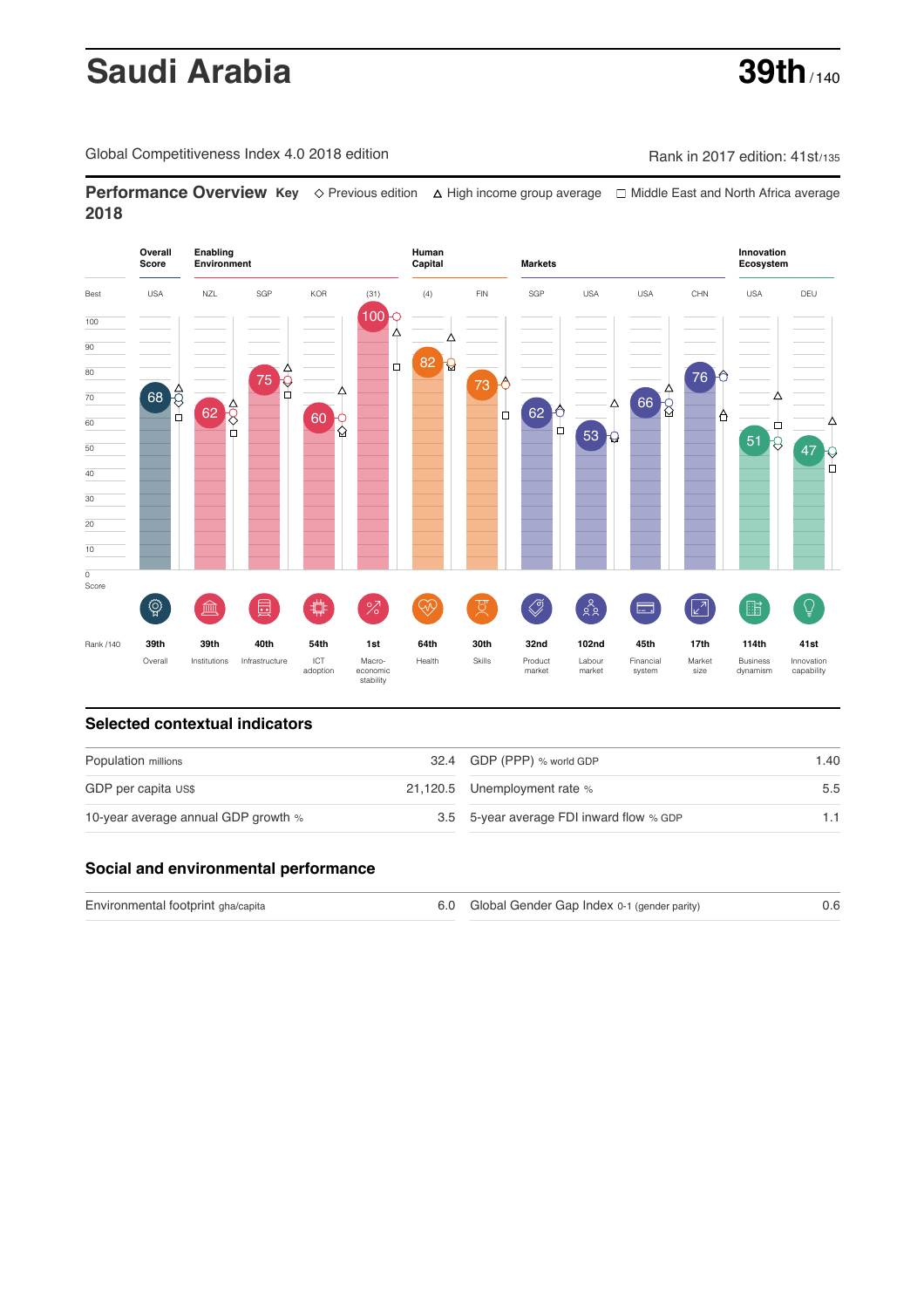## **Saudi Arabia 39th**/140

| <b>Index Component</b>                                                   | Value          | Score *         | Rank/140 | <b>Best Performer</b>       |
|--------------------------------------------------------------------------|----------------|-----------------|----------|-----------------------------|
| 無<br>Pillar 1: Institutions 0-100 (best)                                 |                | 62.2 $\uparrow$ | 39       | <b>New Zealand</b>          |
| 1.01 Organized crime 1-7 (best)                                          | 5.7            | 78.4 ተ          | 18       | Finland                     |
| 1.02 Homicide rate /100,000 pop.                                         | 1.5            | $96.6 =$        | 48       | Multiple (9)                |
| 1.03 Terrorism incidence 0 (very high) -100 (no incidence)               | 89.1           | 89.1 ↑          | 123      | Multiple (24)               |
| 1.04 Reliability of police services 1-7 (best)                           | 6.1            | 84.5 ↑          | 13       | Finland                     |
| 1.05 Social capital 0-100 (high)                                         | 53.6           | 53.6 $\sqrt{ }$ | 50       | Australia                   |
| 1.06 Budget transparency 0-100 (best)                                    | 26.9           | $26.9 =$        | 127      | Multiple (2)                |
| 1.07 Judicial independence 1-7 (best)                                    | 5.4            | 72.9 ↑          | 24       | Finland                     |
| 1.08 Efficiency of legal framework in challenging regulations 1-7 (best) | 4.2            | 53.2 ↑          | 29       | Finland                     |
| 1.09 Freedom of the press 0-100 (worst)                                  | 63.1           | $36.9$ ↑        | 137      | Norway                      |
| 1.10 Burden of government regulation 1-7 (best)                          | 4.3            | 55.8 个          | 20       | Singapore                   |
| 1.11 Efficiency of legal framework in settling disputes 1-7 (best)       | 4.9            | 65.5 ↑          | 21       | Singapore                   |
| 1.12 E-Participation Index 0-1 (best)                                    | 0.71           | 71.4 ↑          | 64       | Multiple (3)                |
| 1.13 Future orientation of government 1-7 (best)                         | 5.4            | 72.9 ↑          | 5        | Singapore                   |
| 1.14 Incidence of corruption 0-100 (best)                                | 49.0           | 49.0 ↑          | 50       | New Zealand                 |
| 1.15 Property rights 1-7 (best)                                          | 5.3            | 72.2 ተ          | 29       | Finland                     |
| 1.16 Intellectual property protection 1-7 (best)                         | 5.0            | 67.2 ↑          | 31       | Finland                     |
| 1.17 Quality of land administration 0-30 (best)                          | 10.0           | 33.3 $\uparrow$ | 102      | Singapore                   |
| 1.18 Strength of auditing and reporting standards 1-7 (best)             | 5.3            | 72.2 ↑          | 33       | Finland                     |
| 1.19 Conflict of interest regulation 0-10 (best)                         | 7.0            | 70.0 ↑          | 23       | Multiple (2)                |
| 1.20 Shareholder governance 0-10 (best)                                  | 8.0            | 80.0 $\uparrow$ | 5        | Kazakhstan                  |
|                                                                          |                |                 |          |                             |
| 曼<br>Pillar 2: Infrastructure 0-100 (best)                               |                | 75.5 ↑          | 40       | Singapore                   |
| 2.01 Road connectivity index 0-100 (best)                                | 99.3           | $99.3 =$        | 2        | <b>United States</b>        |
| 2.02 Quality of roads 1-7 (best)                                         | 5.0            | 66.2 ↑          | 30       | Singapore                   |
| 2.03 Railroad density km of roads/square km                              | 0.7            | $1.6 =$         | 97       | Multiple (20)               |
| 2.04 Efficiency of train services 1-7 (best)                             | 3.9            | 47.7 ተ          | 50       | Switzerland                 |
| 2.05 Airport connectivity score                                          | 331,405.1      | 84.1 ↓          | 24       | Multiple (8)                |
| 2.06 Efficiency of air transport services 1-7 (best)                     | 5.2            | 69.8 ↑          | 39       | Singapore                   |
| 2.07 Liner Shipping Connectivity Index 0-157.1 (best)                    | 59.5           | 59.5 $\sqrt{ }$ | 21       | Multiple (4)                |
| 2.08 Efficiency of seaport services 1-7 (best)                           | 4.6            | 59.8 个          | 44       | Singapore                   |
| 2.09 Electrification rate % pop.                                         | 99.1           | 99.1 $\sqrt{ }$ | 81       | Multiple (66)               |
| 2.10 Electric power transmission and distribution losses % output        | 7.5            | 96.4 $\sqrt{ }$ | 47       | Multiple (9)                |
| 2.11 Exposure to unsafe drinking water % pop.                            | 13.9           | 87.9 ↓          | 79       | Multiple (23)               |
| 2.12 Reliability of water supply 1-7 (best)                              | 5.6            | 76.3 ↑          | 47       | Switzerland                 |
| ₩<br>Pillar 3: ICT adoption 0-100 (best)                                 |                | 59.9 个          | 54       | Korea, Rep.                 |
| 3.01 Mobile-cellular telephone subscriptions /100 pop.                   | 122.1          | $100.0 =$       | 60       | Multiple (68)               |
| 3.02 Mobile-broadband subscriptions /100 pop.                            | 90.0           | n/a             | 37       | <b>United Arab Emirates</b> |
| 3.03 Fixed-broadband Internet subscriptions /100 pop.                    | 7.6            | 15.2 $\sqrt{ }$ | 81       | Switzerland                 |
| 3.04 Fibre Internet subscriptions /100 pop.                              | 1.8            | n/a             | 52       | Korea, Rep.                 |
| 3.05 Internet users % pop.                                               | 74.9           | 74.9 ↑          | 44       | Iceland                     |
| <sup>%</sup> Pillar 4: Macroeconomic stability 0-100 (best)              | $\overline{a}$ | $100.0 =$       | 1        | Multiple (31)               |
| 4.01 Inflation annual % change                                           | 0.6            | $100.0 =$       | 1        | Multiple (74)               |
| 4.02 Debt dynamics 0-100 (best)                                          | 100.0          | $100.0 =$       | 1        | Multiple (36)               |
| Qv                                                                       |                | 82.4 个          | 64       |                             |
| Pillar 5: Health 0-100 (best)                                            |                |                 |          | Multiple (4)                |
| 5.01 Healthy life expectancy years                                       | 66.4           | 82.4 $\uparrow$ | 63       | Multiple (4)                |
| 섯<br>Pillar 6: Skills 0-100 (best)                                       |                | 73.4 ↑          | 30       | <b>Finland</b>              |
| 6.01 Mean years of schooling Years                                       | 10.2           | $68.0 =$        | 54       | Finland                     |
| 6.02 Extent of staff training 1-7 (best)                                 | 4.3            | 54.3 ↑          | 47       | Switzerland                 |
| 6.03 Quality of vocational training 1-7 (best)                           | 4.3            | 55.3 $\uparrow$ | 53       | Switzerland                 |
| 6.04 Skillset of graduates 1-7 (best)                                    | 4.3            | 55.2 个          | 50       | Switzerland                 |
| 6.05 Digital skills among population 1-7 (best)                          | 5.1            | 67.6 ↑          | 26       | Sweden                      |
| 6.06 Ease of finding skilled employees 1-7 (best)                        | 4.5            | 58.6 个          | 45       | <b>United States</b>        |
| 6.07 School life expectancy Years                                        | 16.9           | $94.0 =$        | 18       | Multiple (9)                |
| 6.08 Critical thinking in teaching 1-7 (best)                            | 4.1            | 51.2 ↑          | 34       | <b>United States</b>        |
| 6.09 Pupil-to-teacher ratio in primary education Ratio                   | 11.7           | 95.8 $\sqrt{ }$ | 20       | Multiple (6)                |